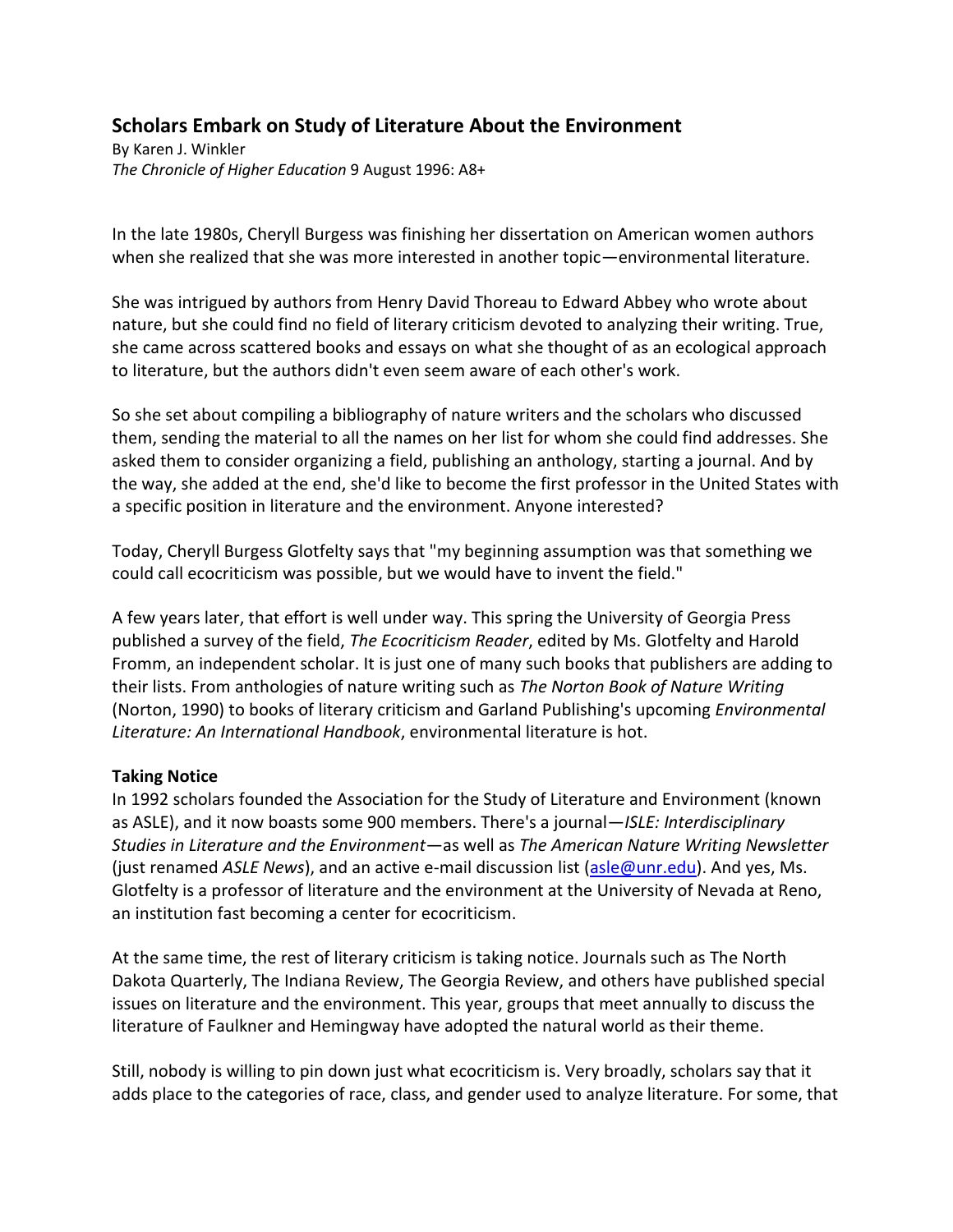means looking at how texts represent the physical world; for others, at how literature raises moral questions about human interactions with nature. Some critics are resurrecting forgotten texts of nature writing, bringing them into the classroom and scholarly discussion; others are using postmodern literary theory to analyze them. Ecofeminists are looking at the way representations of nature are influenced by gender; environmental activists are pointing to the ways in which literature addresses ecological problems.

### **"Green Cultural Studies"**

Scholars call the emerging field "green cultural studies," "environmental literary criticism," "the natural history of reading." "The fact that we can't agree on a name is a sign of the incredible diversity in ecocriticism," says John Elder, a professor of English and environmental studies at Middlebury College. "It's a free-for-all, and that's exciting."

The diversity stems at least in part from the different routes that literary critics have traveled to ecocriticism. Some literary critics see their role as raising public awareness of environmental issues. Many of these scholars were environmental activists before they become ecocritics.

Avid backpackers have transferred their love of the outdoors to appreciation of its depiction in literature. Others have responded to the growing interest among literary scholars in studying non-fiction. Perhaps most important, scholars have been galvanized by the contemporary renaissance in nature writing among such authors as Annie Dillard, Barry Lopez, Terry Tempest Williams, and many more.

A number of literary critics also say that ecocriticism represents a reaction to the heady theorizing of the 1980s and 90s. They jokingly call themselves "compoststructuralists," to differentiate themselves from poststructuralists and to emphasize the, um, earthiness of their approach.

"For a long time, the focus of literary studies was on the world of words," says Lawrence Buell, a professor of English at Harvard University. From new critics in the 1950s, who thought that texts could be analyzed on their own terms, without reference to the context in which they were produced, to recent theorists who have argued that language never accurately reflects reality, "there's been a gap between texts and facts," Mr. Buell says.

"But now there's a recoil: Ecocriticism assumes that there is an extratextual reality that impacts human beings and their artifacts—and vice versa."

Not surprisingly, diversity breeds controversy. When Jay Parini wrote an article on the new field for *The New York Times Magazine* last year, he says that he got over 100 letters—most of them angry.

"People said that I'd neglected the feminists or ignored the theorists," says Mr. Parini, a professor of English at Middlebury. "Everybody seems to think that they started ecocriticism."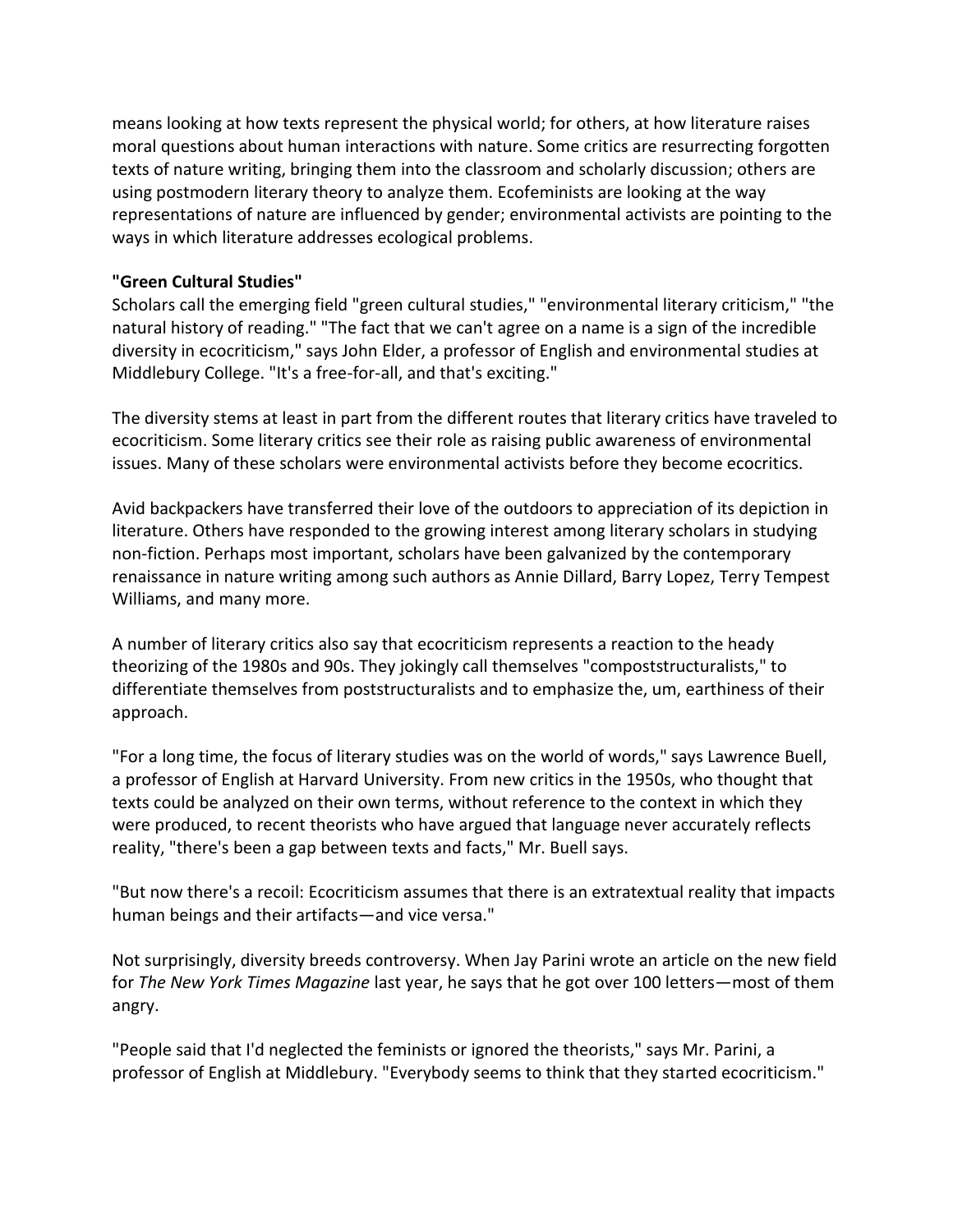#### **The Use of Theory**

One of today's biggest debates is over the use of theory. Scholars such as Glen A. Love, who has just retired as a professor of English at the University of Oregon, argue that ecocriticism needs to leave postmodernism behind. Environmental studies began in the life sciences and then broadened out to the humanities, Mr. Love says, but the two parts of the field still interact very little.

"As a literary scholar, it embarrasses me to listen to colleagues who see science as just a bunch of cultural stories or who talk about nature writing without knowing very much about nature," he says. "It's time to heal the breach between the hard sciences and the humanities--and literary theory isn't going to do it."

Nevertheless, a number of scholars combine theory and ecocriticism. In *The Ecocriticism Reader*, one essay draws on the theories of Michel Foucault and Edward Said to demonstrate that the environment is a cultural construct that, for example, ascribes feminine characteristics or prevailing definitions of innocence to nature.

"It's a big debate, but I suspect that a lot of people—like myself—are eclectics," says Mr. Buell. "I sympathize with the view that a stone is a stone, and no amount of literary theory can change that. But I've also learned from contemporary theory that we have to watch it when we move from stone to text. No text can exactly mirror the non-human world."

A related debate focuses on whether ecocriticism is compatible with feminist theorizing and analysis. Clearly, ecofeminism is an up-and-comer, with its own special issue of *ISLE* in the works and numerous anthologies of women nature writers already published.

#### **Reflections of Gender**

Yet Louise H. Westling, a professor of English at the University of Oregon, worries that by emphasizing the way gender is reflected in depictions of the landscape, ecofeminism reinforces a longstanding tradition of assuming that the land is female and the people who affect it male.

"That's absurd. The land is not a woman. But from ancient times, writers have used feminine images to justify conquering it," says Ms. Westling. Academic analysis sometimes jars on environmental activism.

Another essay last year in The New York Times Magazine, by the historian William Cronon, prompted a lengthy debate among ecocritics. Mr. Cronon argued that designated wilderness areas are not pristine enclaves, but reflections of society's "longings and desires," cultural inventions that are, for example, tied to our myths about the frontier.

#### **What is Nature?**

"A lot of ecocritics thought that kind of analysis academicized the discussion in ways that debunked the efforts of conservationists and could be manipulated by developers," says Scott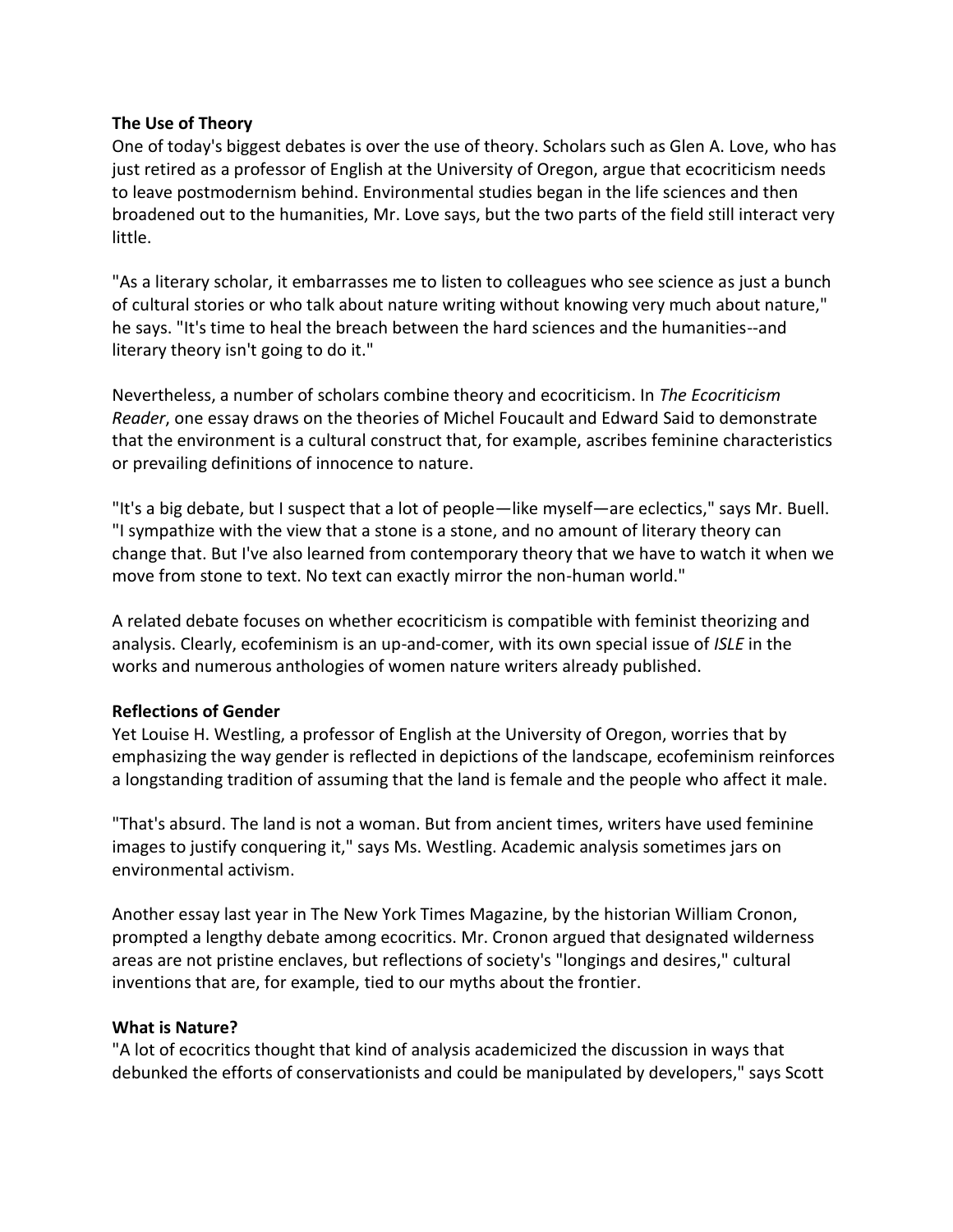Slovic, editor of *ISLE* and director of the Center for Environmental Arts and Humanities at the University of Nevada at Reno.

Other questions abound:

What is nature--and where does one find it? The Association for the Study of Literature and Environment started at a meeting of the Western Literature Association, and some of the most prominent departments in ecocriticism are in the West--at Reno, the University of Oregon, the University of California at Davis. Perhaps as a result, a lot of ecocriticism has focused on Western literature. But Mr. Tallmadge, a professor of literature at Cincinnati's Union Institute, asks: "Do you have to just read John Muir and his encounters with the Sierras? Can't you read John Updike on the city and talk about place and location in terms of urban environments?"

What is nature writing? Traditionally, scholars have thought of it as the non-fiction essay popularized by Thoreau, a blend of scientific observation and self-analysis. But the writer Annie Dillard recently set off a furor on ASLE's e-mail network when she confessed to a writing seminar that she had made up a number of descriptions and incidents in her *Pilgrim at Tinker Creek*, which describes her life in a valley of Virginia's Blue Ridge Mountains. If you can't trust a nature writer, some scholars asked, who can you trust? Nevertheless, a number of scholars are calling for a broadened definition of nature writing, one that includes poetry and fiction.

Are nature writing and ecocriticism a middle-class preserve? Most critics would say Yes. So far, nature writing and the scholarly discussion of it have centered primarily in Europe and North America, attracting people who have the leisure and money to go out and enjoy nature. But some literary critics say they should study how other traditions--for example, the oral stories of American Indians--represent nature. Moreover, scholars such as Mr. Slovic are trying to spread ecocriticism abroad: While on a Fulbright fellowship to Japan a few years ago, he helped establish ASLE-Japan, which now boasts more than 100 members. This month the group is sponsoring an international symposium in Hawaii on Japanese and American nature writing.

Do nature writers and the ecocritics who study them take themselves a bit too seriously? A number of literary critics are experimenting with nature narratives, blending their personal experiences, for example in the woods of Maine, together with their readings of poets such as Robert Frost, who described those locations.

The Western writer C.L. Rawlins recently poked fun at this kind of introspection in an article in *The Bloomsbury Review*, dubbing it "the gentle thunder of a well-beaten breast." "Sitting at the desk with PowerBook, herb tea, and a stack of index cards, one suddenly realizes that upon reaching that farthest, highest peak, instead of eating a sandwich one in fact saw God," he wrote.

"Do we always have to come back to ourselves?" asks Oregon's Ms. Westling. "Surely nature writers and ecocritics ought to be looking for a less androcentric approach."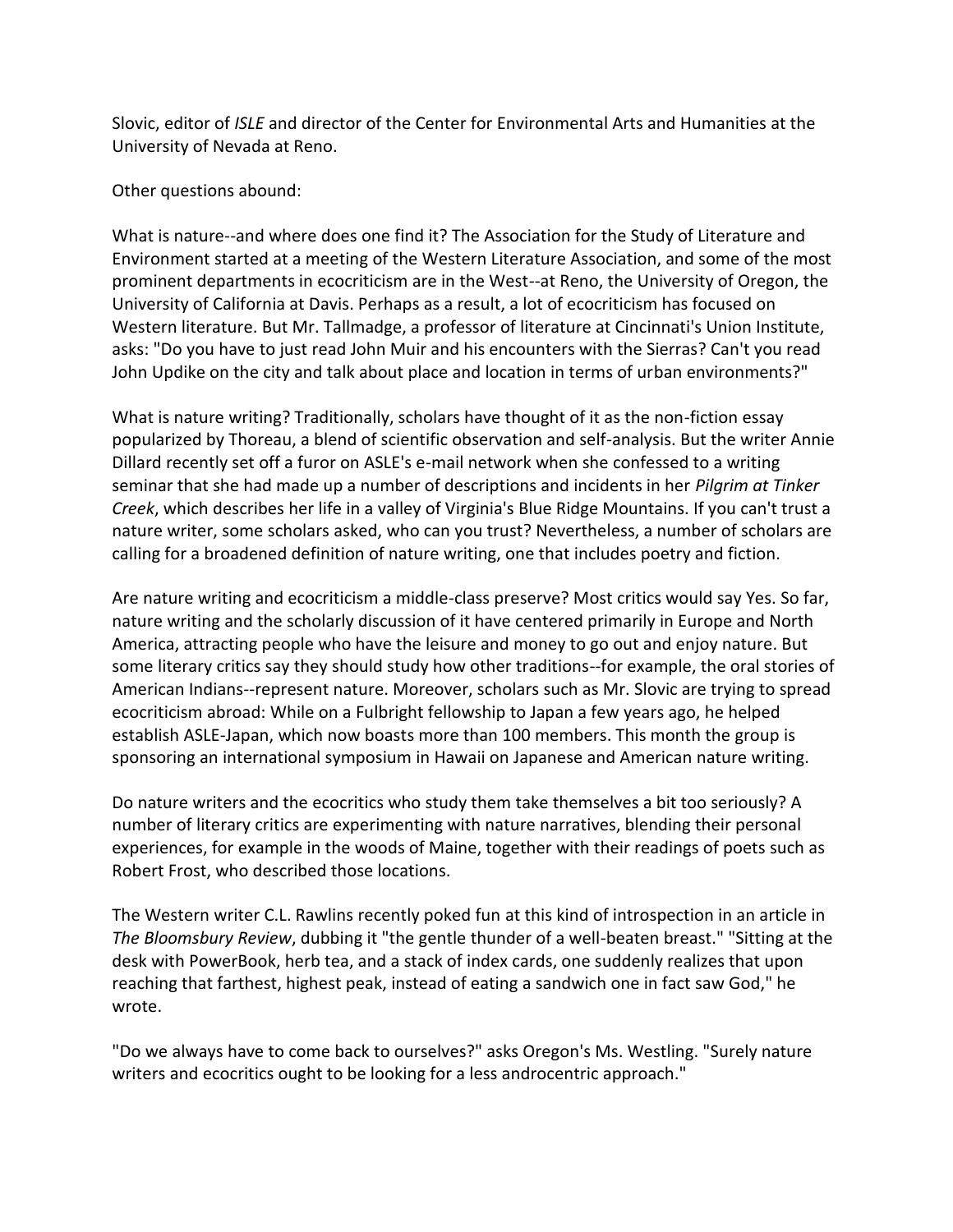#### **A Scathing Satire**

Outside of ecocriticism, the reaction to the field is mixed. Mr. Parini's *New York Times* article provoked a scathing satire in *The Washington Post*. Jonathan Yardley, a *Post* columnist, echoed the thoughts of some English professors when he dubbed ecocritics "just another passel of academics who've figured out how to turn the classroom into a political forum."

Some among the ranks of literature's theorists also voice qualms. Donald E. Pease, a professor of English at Dartmouth College, worries that "the turn to nature can spawn an attitude of rugged individualism that is escapist and narrow. It still needs to be affiliated with other kinds of emancipatory literary practice."

Indeed, in some ways ecocriticism still hasn't quite broken into the mainstream. Phyllis Franklin, executive director of the Modern Language Association, says that preliminary plans for the association's next annual meeting show few sessions in the field. She adds, however, that "I do know people working on books that will appear in the academic marketplace in the future. That's when this approach will have more of an impact."

Scholars such as Harvard's Mr. Buell say that "the worst thing that could happen would be for ecocriticism to become just another branch of literary criticism. I would hope that we could continue to have meetings where smart dropouts and backpackers talk to tenured professors."

## **Key Works, Recent Books, and Anthologies in Ecocriticism**

*Sisters of the Earth: Women's Prose and Poetry About Nature*, edited by Lorraine Anderson (Vintage, 1991)

*Romantic Ecology: Wordsworth and the Environmental Tradition*, by Jonathan Bate (Routledge, 1991)

*The Environmental Imagination: Thoreau, Nature Writing, and the Formation of American Culture*, by Lawrence Buell (Harvard University Press, 1995)

*Imagining the Earth: Poetry and the Vision of Nature*, by John Elder (University of Illinois Press, 1985)

*The Norton Book of Nature Writing*, edited by Robert Finch and John Elder (W.W. Norton & Company, 1990)

*The Ecocriticism Reader: Landmarks in Literary Ecology*, edited by Cheryll Glotfelty and Harold Fromm (University of Georgia Press, 1996)

*Ecological Literary Criticism: Romantic Imagining and the Biology of Mind*, by Karl Kroeber (Columbia University Press, 1994)